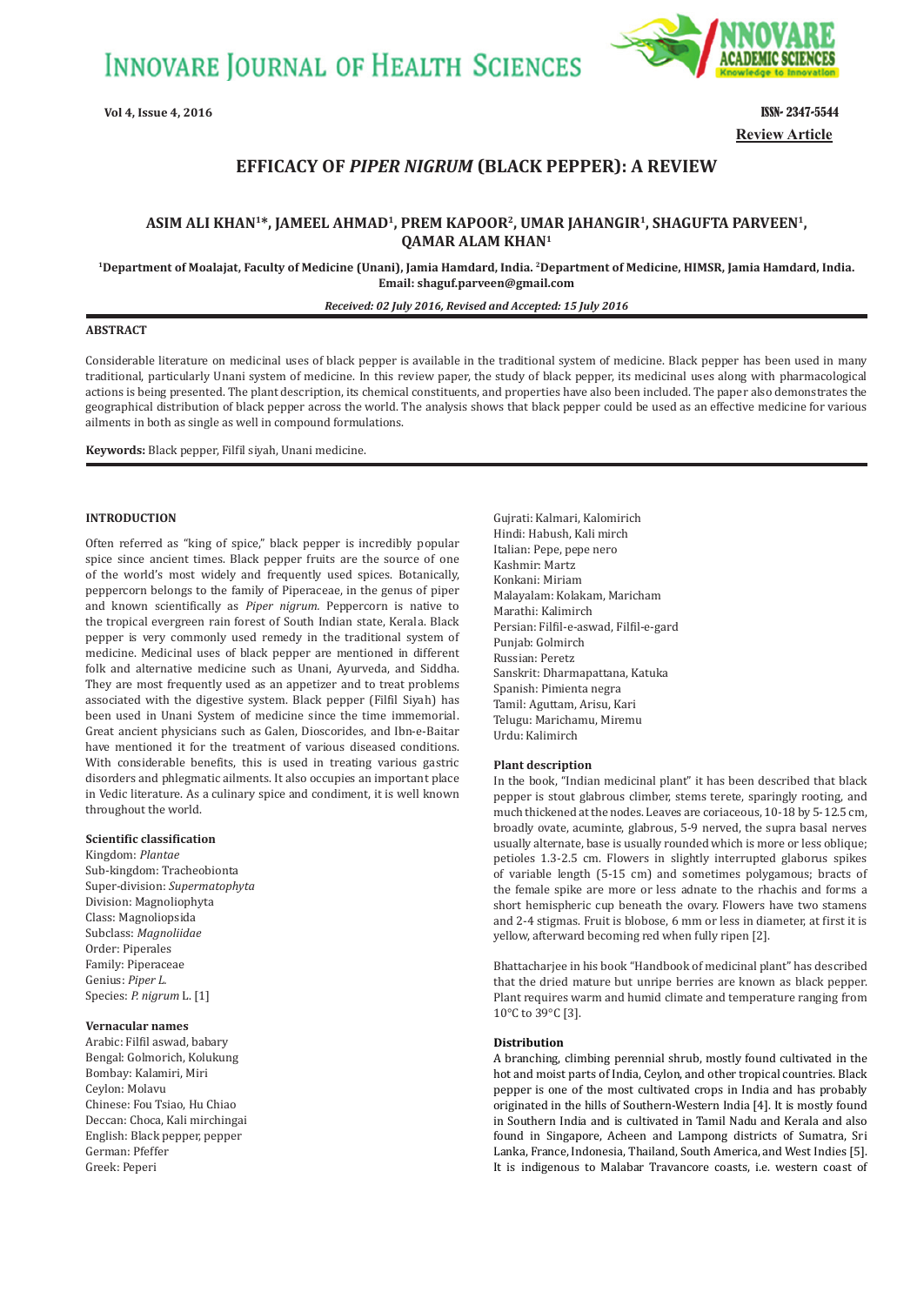India [6]. Black pepper has been found throughout India in evergreen forests up to 1500 m [7].

## **Chemical constituents**

Black pepper contains moisture 13.2%; protein 11.5%; fat 6.8%; fiber 14.9%; carbohydrates 49.2%; mineral matter 4.4%; calcium 460 mg/100 g; phosphorus 198 mg/100 g; phytin phosphorus 115 mg/100 g; Iron 16.8 mg/100 g. Vitamin A value 1,800 I.U/100 g. The presence of oxalic acid (00.4-3.4%) has been reported. Starch is the predominant constituent of black pepper; it accounts 34.1% in it. The alkaloid piperine  $(C_{17} H_{19} O_3 N, m.p.129-30)$  is considered to be the major constituent responsible for the bitter taste of black pepper. Other pungent alkaloids, occurring in pepper in smaller quantity, are chavicine, piperidine, and piperettine. Oil of the pepper is an almost colorless to slightly greenish liquid with a characteristic odor of pepper and also of phellandrene [8].

#### **Temperament**

• Hot<sup>3</sup> Dry<sup>3</sup> [9,10].

#### **Taste**

• Pungent [9,10].

#### **Dosage**

 $4.5 - 9$  g [9].

### **Substitute**

- Zanjabeel (Zingiber officinalis) [11].
- White pepper [9].
- Peepal (Ficus religiosa) [11].

## **Pharmacological actions**

- Antiperiodic [2,6,9,10].
- Acrid [6,9].
- Antihelmenthic [2,7].
- Alterative [2,7].
- Alexipharmic [2].
- Anti-inflammatory [2].
- Abortifacient [2,12].
- Aphrodisiac [2,9].
- Appetizer [13].
- Antiblennorhagic [3].
- Antacid [3].
- Antipyretic [10].
- Absorbent [12].
- Antidote [7,12].
- Aromatic [2,14,15].
- Bacteriostatic [4].
- Carminative [2,3,6,7,10,14].
- Cardiac stimulant [12,14].
- Detergent [9,12].
- Deobstruent [10,14].
- Digestive [7,9,10,12-13].
- Diaphoretic [2].
- Diuretic [7,9,12]. • Emmenagogue [2,7,9].
- Energetic [2].
- 
- Expectorant [6,9,13,16]. Fungistatic [4].
- Liver tonic [7,11,13].
- Nervine tonic [9,11,14,13].
- Purgative [2].
- Resolvent [2,6,10-14].
- Rubefacient [2,4,6,7,15].
- Stomachic [2-4,9,11].
- Stimulant [2,3,6,7,10,14,15].
- Sedative [9,16].

## **Medicinal uses**

In the classical literature, many Unani scholars have mentioned various medicinal uses of black pepper. It has been described for its efficacy in cholera, dyspepsia, flatulence, diarrhea, and other gastrointestinal ailments. It is a useful ingredient in tooth powders. In "Ilaj-ul-Ghurba" a pill is recommended for syphilis, which is prepared by taking black pepper (*P. nigrum*), *Calotropis gigantea,* and jiggery. Externally, it is applied to boils. It is also used in case of sore throat, alopecia, skin disorders, and piles. Finely powdered black pepper and seasame oil well mixed and heated, when applied over the paralytic area, is proved to be effective. A preparation made with black pepper leaves of *Cassa occidentalis* is good for night blindness. It is also used in the treatment of gonorrhea. The drug is used as an antidote for scorpion sting [6].

The plant *Cissampelos pareira*, in combination with black pepper, has been claimed to be useful in birth control when given immediately after delivery. In Cambodia, it is also used as cure for dysentery [2].

In reference with Dioscorides, it is mentioned in Al-Jama-al-Mufradatal-Advia-wo-al-Aghzia, that it is beneficial for the treatment of cough and chest pain when given in the form of sharbat (Syrup) or lauq (Paste). Along with honey, it is good for diphtheria. The combination of black pepper, onion, and salt, when applied on the bald area, is effective for curing alopecia. When used along with vinegar, it is good for teeth [12].

#### **Pharmacological studies**

Various studies have been conducted and proved different pharmacological actions of *P. nigrum*. Some among them are *in vivo* and *in vitro* as well animal studies. Some pharmacological studies of *P. nigrum* are listed below:

- Analgesic and anti-inflammatory [17]
- Antidiarrheal [18]
- Antimicrobial [19]
- Antioxidant [20].

#### **Summary**

While going through the details of *P. nigrum* in classical Unani literature, it has been observed that it is a medicine that has multiple uses in treating various disorders such as cholera, dysentery, dyspepsia, and flatulence. It has also noted that *P. nigrum* has been an important constituent in the formulations to treat dermatological disorders. It goes in consonance with the available studies describing the bioavailability properties of *P. nigrum.*

#### **REFERENCES**

- 1. ITIS Report. Available from: http://www.itis.gov/servlet/SingleRpt/ SingleRpt?search\_topic=TSN&search\_value=18310.
- 2. Kritikar KR, Basu BD. Indian Medicinal Plants. 2nd ed., Vol. III. Dehradun: International Book Distribution; 1987. p. 2133-4.
- 3. Bhattacharjee SK. Handbook of Medicinal Plants. Pune, Jaipur: Pointer Publishers; 1988. p. 271.
- 4. Anonymous. The Wealth of India. Raw Material. Vol. VIII: Ph-Rhe. New Delhi: The Wealth of India; 1969. p. 99.
- 5. Anonymous. Standardization of Single Drugs of Unani Medicine, Part I. 1st ed. New Delhi: CCRUM; 1987.
- 6. Nadkarni KM. Indian Material Medica. Vol. I. Bombay: Popular Prakashan Pvt., Ltd.; Reprint, 1989. p. 969.
- 7. Warrier PK, Nambiar VP, Ramankutty C. Indian Medicinal Plants. Vol. IV. Madras: Orient Longman Ltd.; 1997. p. 297.
- 8. Anonymous. The Wealth of India. Raw Material. Vol. VIII: Ph-Rhe. New Delhi: The Wealth of India; 1969. p. 109-111.
- 9. Kabiruddin M. In: Mohd S, editor. Makhzan-al-Mufradat. Lahore: Bashir and Sons; 1976. p. 539.
- 10. Anonymous. Standardization of Single Drugs of Unani Medicine, Part I. New Delhi: CCRUM; 1987.
- 11. Hussain A. Makhzan-al-Advia (Farsi). Lahore: Munshi Naval Kishore; 1900. p. 465.
- 12. Al Baitar Z. Al-Jama-al Mufridat-al Advia-wo-al Aqhzia. (Urdu Translation). Vol. 3. New Delhi: CCRUM; 1999.
- 13. Mohd S, Nigwami H. Unani Materica Medica. ???: CSIR; ???. p. 321.